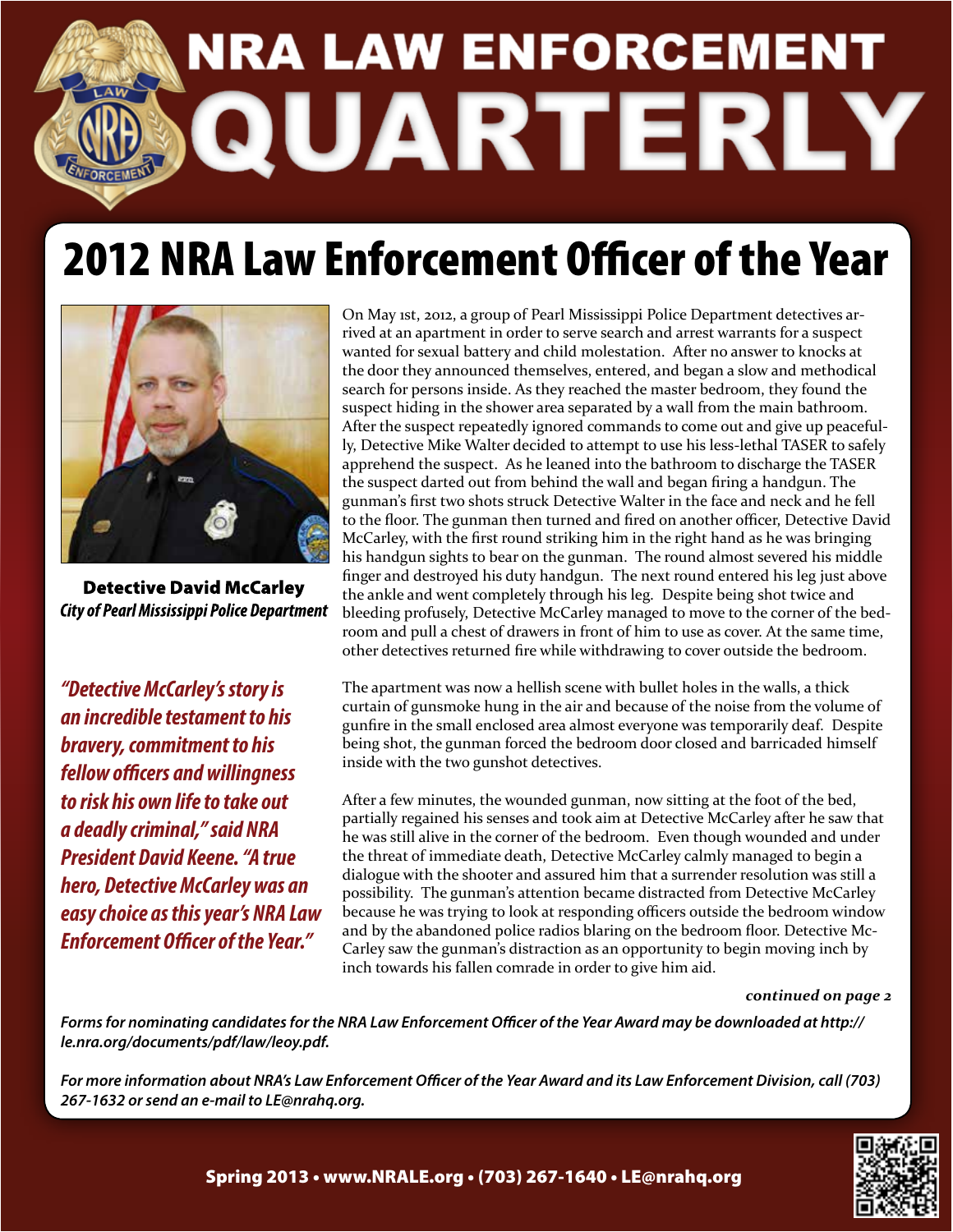### *continued from page 1*

The shooter, realizing that Detective McCarley had almost made it across the room, began screaming at him and threatened to kill him. Detective McCarley managed to convince the suspect that he only wanted to check on his wounded friend. Fortunately, the gunman was distracted again by officers outside the apartment and the scream of sirens from responding emergency vehicles, so Detective McCarley decided to risk his own safety and, once again, began to move toward the wounded detective. When he reached him, there were no vital signs and Detective Mc-Carley knew his friend's only chance to survive depended on his ability to receive immediate medical attention. He also found that Detective Walter's handgun was still in his holster.

As time passed, the gunman became more distracted and outraged by the responding officers outside the apartment and the detectives just outside the bedroom door. Taking full advantage of the gunman's distraction, Detective Mc-Carley moved his body in an attempt to block the shooter's view and pretended to render first aid to the fallen detective while actually easing his friend's handgun from the holster using his severely injured gun hand. Although he managed to successfully draw the handgun, he knew it would be impossible to grip and fire the gun with his normal shooting hand since it had been shot and would have to use his support hand instead. Despite the fact that the shooter continued to glance at him every few seconds Detective McCarley was able to slowly move the pistol onto his partner's chest and rotate it enough in order to get the handgun into his support hand.

Using his last bit of energy and willpower, Detective McCarley whirled around and began to shoot at the gunman. Seeing the rapid movement in his peripheral vision the gunman turned and also fired but one of Detective McCarley's rounds struck the gunman squarely in the head and the gunman fell dead.

### *Smith & Wesson is a proud supporter of our NRA Officer of the Year.*

**Smith & Wesson, a premier supplier of police firearms, supports the NRA's Officer of the Year Program by providing an engraved pistol to the recipient of this prestigious award.** 

**Our thanks to Smith & Wesson and congratulations to our Officer of the Year, Detective David McCarley!** 

Detective McCarley then called out to the detectives outside the bedroom, who rushed in, secured the scene, and rendered immediate medical assistance. Although CPR started Detective Walter's heart again, he tragically passed away shortly after being airlifted to the trauma center. Detective McCarley has since returned to duty, but continues to undergo reconstructive hand surgery and physical therapy.

Detective McCarley willingly took grave risk to his own life in order to aid his fallen comrade. His ability to remain cool headed and to form a tactical

plan that quickly ended the gunman's actions ensured the safety of both his fellow officers and the apartment building's residents. His heroic actions under stressful and confusing circumstances is a credit to him, his department, and the community he serves and are in keeping with the highest traditions of law enforcement. As such, it is with great honor and pride that the National Rifle Association names Detective David McCarley, of the City of Pearl Mississippi Police Department, as the 2012 NRA Law Enforcement Officer of the Year.



The Northern Virginia Chapter of the Fraternal Order of Police held a conference near NRA's Headquarters, and the officers attending had tours of the National Firearm Museum. They also brought with them a restored paddy wagon.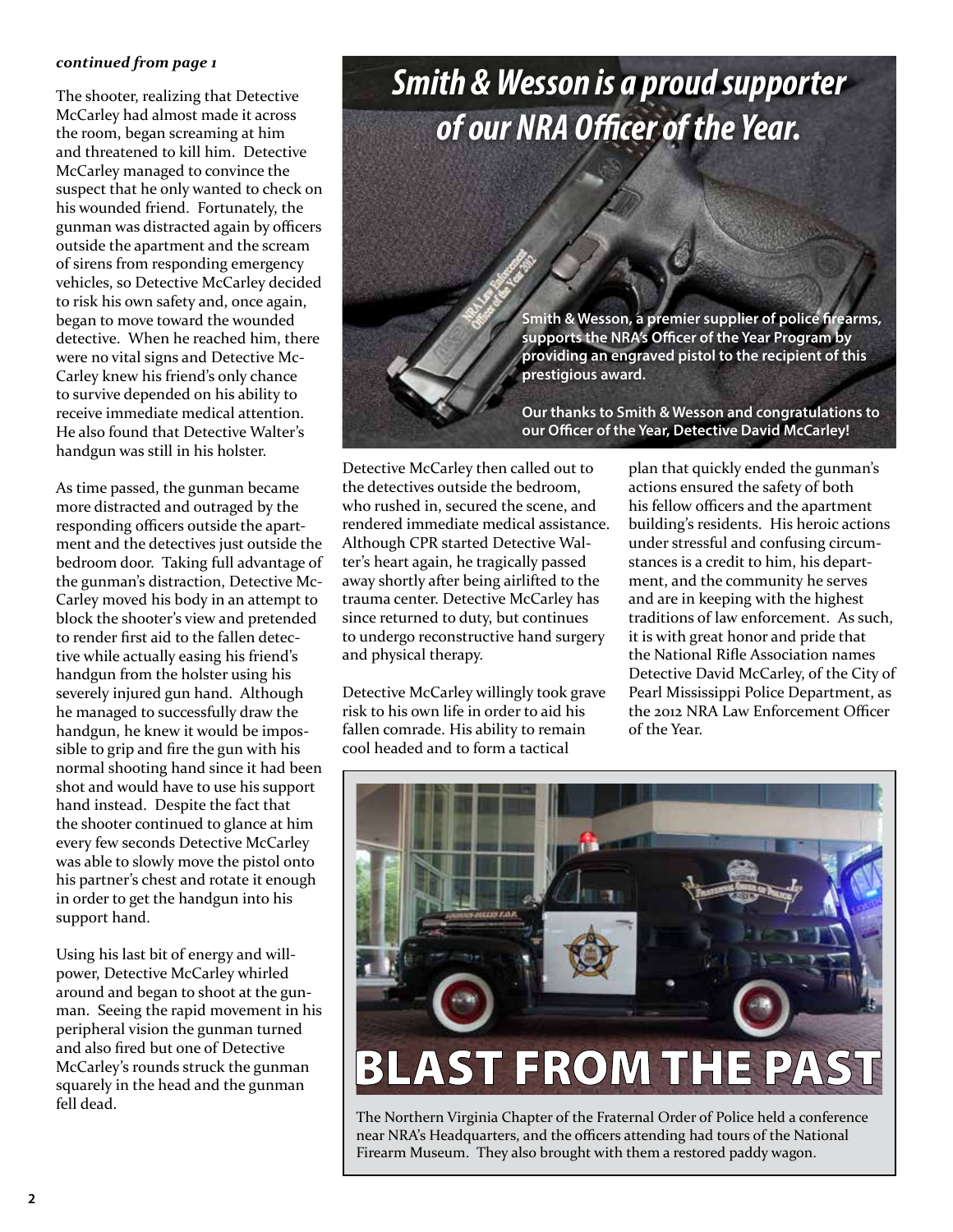## NRA Law Enforcement Has a New Training Manager! *Tim Lose Has Been Promoted*

Tim began his formal firearms training in 1984 when he joined the US Army National Guard. After Cavalry Scout training at Ft. Knox, Kentucky, he later attended the Small Arms Instruction and Range Operations Course and the Master Marksmanship Training Course. He was a member of the Maryland National Guard rifle team for 6 years and the pistol team for 3 years. Other military experience included the Foreign Weapons Familiarization Course at Aberdeen Proving Ground, commanding a Weapon Storage Site Inspection Team while on peacekeeping duty in Bosnia-Herzegovina, Mountain Warfare School, and OPFOR assignments at the Army Special Warfare Training Center in North Carolina and at the Combat Maneuver Training Center in Hohenfels, Germany. Awards included the Excellence in Competition Badge (Bronze) for both rifle and handgun. He retired from the Army in 2005 with 21 years service.

In 1990, Tim became a police officer with the Anne Arundel County (Maryland) Police Department. Tim served in patrol as an officer and

a corporal, was a CID detective in the Career Criminal Unit and the Robbery Squad, was a member of the department Quick Response Team, and was assigned to the training academy as a firearms and defensive tactics instructor and armorer. He was instrumental in starting the department's patrol rifle program. He is a certified handgun instructor, shotgun instructor, patrol rifle instructor, precision rifle instructor, select fire weapons instructor, less lethal weapons instructor, and TASER instructor. Tim is an armorer for Glock and SIG-Sauer handguns, AR15 and M16 rifles, and Remington shotguns. He also served as a hostage negotiator on the Conflict Negotiation Team. He is also a graduate of the US Secret Service Firearms Instructor Training Course, the BATFE Advanced Explosives Investigative Techniques Course, the FBI Defensive Tactics Instructor course, New Mexico Tech EMRTC Incident Response to Terrorist Bombings course and the Prevention and Response to Suicide Bombing Incidents course, and the DoD Anti-Terrorism Awareness Training Course. Tim is a member of



the International Law Enforcement Educators and Trainers Association (ILEETA), the Mid Atlantic Regional Gang Investigators Network (MARGIN) and was a state representative to the Eastern Armed Robbery Conference. Tim is a member and an active competitor in the United States Practical Shooting Association (USPSA) and has had articles published in the USPSA magazine, *Front Sight*. Tim is a life member of the National Rifle Association. He may be reached at (703) 267-1629 or at TLose@nrahq.org.

### Join us at this year's National Police Shooting Championships! **September 15-19, 2013**



- **• Tactical Police Competition**
- **NPSC Shotgun Championship**
- **• Stock Semi-Auto match**
- **• Compete against others in your skill level**
- **• Over \$100,000 in prizes and trophies**
- **• Law Enforcement Vendor Show**
- **• And much, much more ...**

 For more information, visit http://npsc.nra.org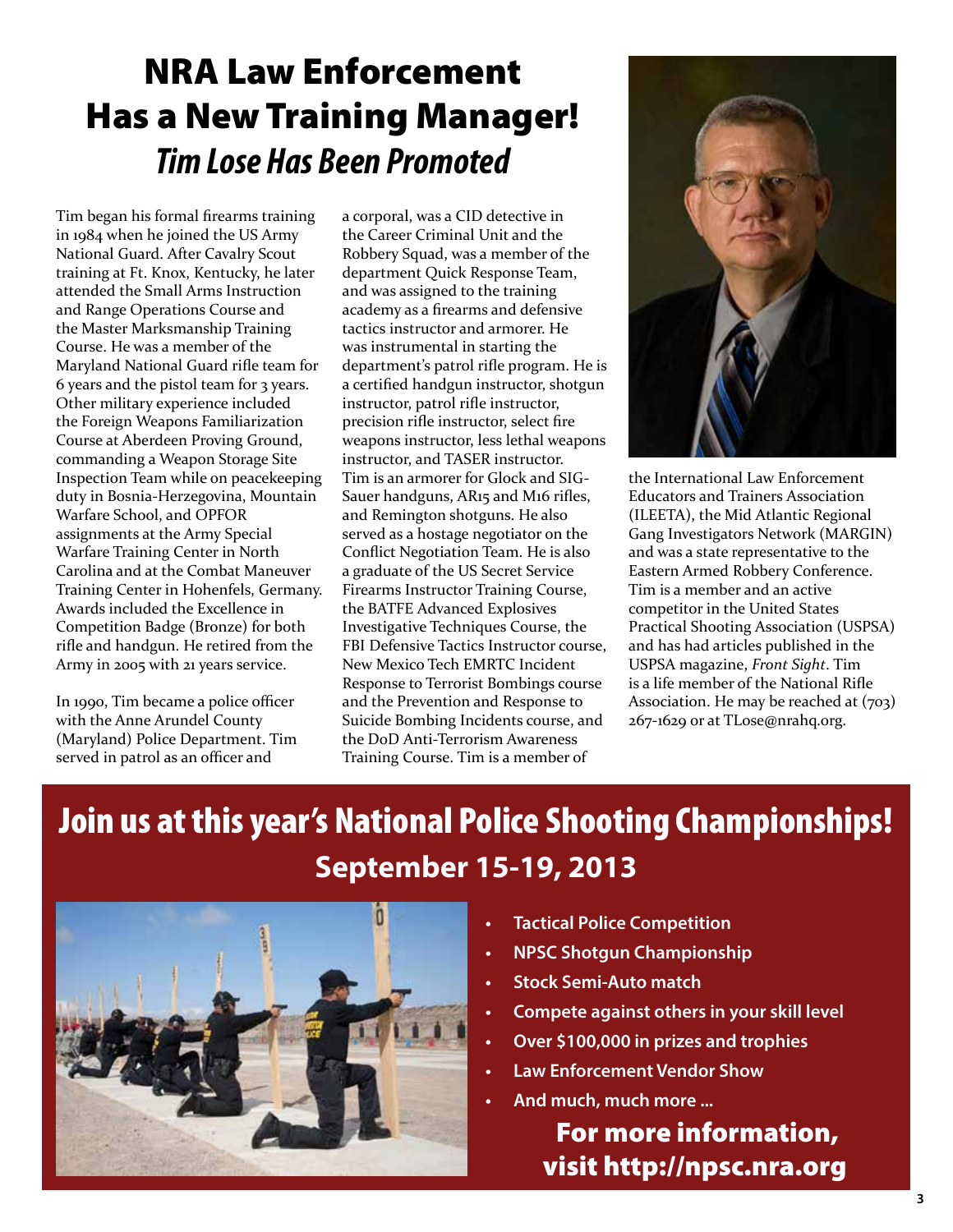## Dry Practice

### **By Jeff Hall Retired Alaska State Trooper**

Proper dry practice is the foundation for good shooting, good gun handling, and safety. It is not necessary to shoot hundreds of rounds per week to become very good; two hours of proper dry practice, over five days, followed by 50 rounds of ammunition, will improve performance dramatically. Live fire simply verifies that the dry practice was perfect; if all of the steps were followed, there should be hits where they are supposed to be. When your student complains that he can't get any better due to lack of ammunition, get him to dry practice. The best shooters dry practice regularly.

As with any firearm training activity, there are rules that must be followed. If these rules are followed, there is no chance for a negligent discharge, and the student's shooting will improve quickly.

### **Same place, same time**

Dry practice takes place at a scheduled time and location. The police officer might practice before going on shift, the private citizen prior to leaving his home or office; in addition to practicing manipulation, it helps move him from white to yellow on the color code. Presentations from the holster, speed and tac loads, sight picture and trigger press, etc. help prepare the fighter for the upcoming shift. The fighter might practice each day after shift, in the garage at home, while his family watched television. If the practice takes place on a schedule, it gets done and it gets done safely.

The location should be quiet, secure, and allow for no interruptions. There should be no radio, television, telephone, etc. to distract the student. If interrupted during practice, the practice starts over!

Ballistic protection is highly advisable. Tape an old vest panel on the wall, put a target over it, and the student can proceed safely. If there are no old panels available, place the duty body armor on a chair and place a target in front of it.

The backstop must be able to stop penetration of whatever round is fired at it. Negligence does occur, and the rounds must be contained.

Avoid using the TV as a dry practice target. It is too distracting to concentrate on the actual training that is being done, and televisions don't stop bullets.

#### **No live ammunition allowed!**

Live ammunition **must** be totally absent from the dry practice area. Unload all of the magazines, replace the live ammunition with dummy rounds, and then go to the practice area. Leave all of the live ammunition in another area of the room, or, preferably, in another room altogether.

### **The mental shift**

Go into dry practice mode. The student might say, aloud, "Dry practice, dry practice, dry practice"; this sets up the proper mindset and mental image of the serious training that is about to begin. Focus, concentrate, and clear the mind.

### **Practice**

Set a defined time limit for the practice. Most shooters find attention begins to lag after 30 minutes. Once attention lags, the proper practice falls by the wayside and playtime begins. Most shooters find that 20 to 30 minutes are enough, done two to four days per week.

Start at 10% speed. Do the presentation slowly and perfectly, scan, then re-holster reluctantly. Make certain that the form is perfect, repeat at least ten times, then begin to increase speed. Starting immediately at full speed quickly becomes frustrating and develops bad habits.

If the shooter makes a mistake, he should stop, go back, and do it over, correctly. Do not shrug off the mistake and ignore it.

In addition to practicing the presentation, the shooter should incorporate weapon manipulation. Speed and tactical reloads, malfunction clearances, proper trigger press, scanning, the safety circle, etc., should all be incorporated into the dry practice session.

### **End the session**

Once the time has elapsed or interest begins to lag, end the session. The student then makes another mental shift, possibly saying aloud, three times, "dry practice is over..."

It is **critical** that once the dry practice ends, it is over! There are countless incidents of a shooter leaving the dry practice area, then deciding to try it "just once more"; this inevitably results in shot televisions or refrigerators.

There is often the desire to return to dry practice later in the day. Unfortunately, this often happens after dinner, after the children have gone to bed, whenever. It is a serious mistake to return to dry practice a second time, after a host of distractions, and at a different time than what is normally used. Don't do it!

### **Alcohol and guns don't mix! Never conduct any dry practice after any alcohol use!**

Dry practice is the key to proficiency, just like any other kata. Make dry practice a weekly part of training!

**Jeff Hall is a retired Alaska State Trooper, NRA Law Enforcement Staff Instructor, SWAT officer, former soldier, and martial artist. He can be reached at soke@hojutsu.com. This article is reprinted by permission of** *The Firearms Instructor***.**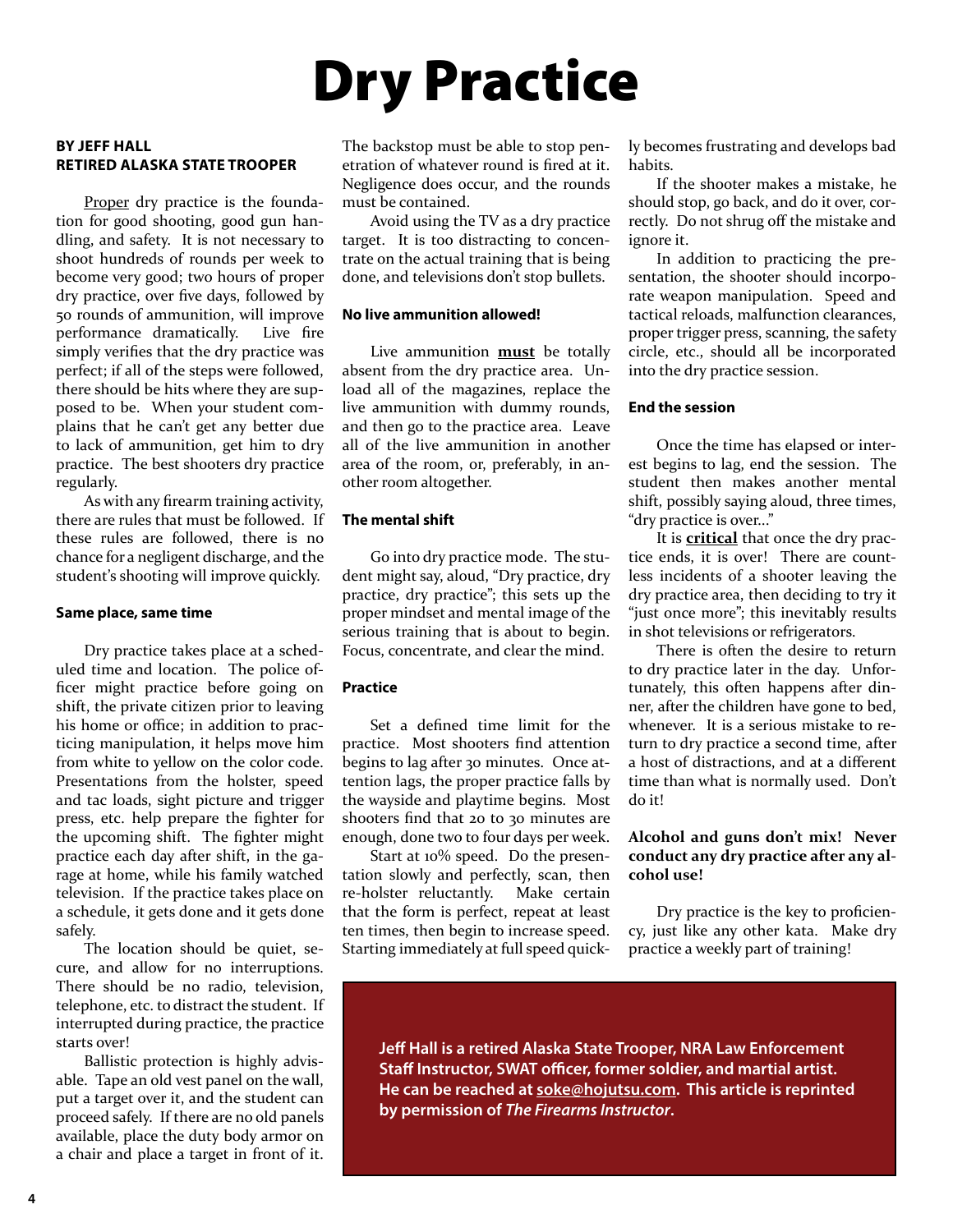## Smartphone Apps for Firearms Instructors

For a long time, I resisted getting a smartphone. After I succumbed, however, I decided to try to get the most use from it that I could. I've discovered several applications that can be useful to me in my job as a firearms instructor. Some of the basic smartphone apps, like the camera and calculator, come in handy, but I wanted to see what else is available that a shooter or instructor can use. I'm going to concentrate on Android apps (especially free apps), since I have an Android-powered phone. I'm sure there are equivalent apps for the iPhone.

A stopwatch is something I use all the time when running drills. As the saying goes, there's an app for that. I downloaded Ultrachron Lite, a free app, which can act as both a stopwatch and a countdown timer. It has large controls and is simple to use and set. It also talks to you periodically during a countdown to tell you how much time is left. I also downloaded another app called Stopwatch & Timer, also free, which gives the option of lap times. It works fine as a stopwatch, but I've found no way to do countdown timing with it.

I also use a whistle to start and stop drills. I was surprised to find how many free whistling apps are available. I downloaded one that's simply called "Whistle Sounds," which has a few kinds of whistles. I haven't actually tried this one in action yet, but at least I'll have it if I forget my real whistle.

One device that I use at all the classes I teach is a shot timer. There are several shot timer apps available for free also. I downloaded IPSC Shot Timer (Beta), which does most of what my Pocket Pro does. It counts the shots, shows the time of each shot, gives the split times (i.e., time between shots) and will display a table of the shots fired. It doesn't have a start delay function, which is very useful

for self-training. It does display ads also. That's sometimes the price of a free app, but it's not terribly intrusive in this case.

For rifle classes, it's often useful to have access to ballistics tables. I find Strelok to be very useful and also accurate. It allows the user to enter all of the necessary data for basic ballistics calculations, including cartridge data (bullet weight, ballistic coefficient, and muzzle velocity), scope data (including zero distance, scope height, type of scope adjustments and reticle type) and weather data (temperature, barometric pressure and elevation). I entered data from my Remington SPS varmint rifle with Federal 50 grain .223 hollowpoint ammunition, and the scope settings the program gave were exactly what I had determined on the range.

On the down side, you do need to know the ballistic coefficient for the bullet you're using when you enter the data. The program has the ability to save several sets of base data, so assuming you're going to enter it prior to going to the field this should not be a problem, though a library of bullets in the program would be nice.

Precision rifle shooters know that shooting up or down a slope presents several problems, one of which is determining what the slope is. There are several methods to approximate it, but I've downloaded Xclinometer, which is very useful for this. I set the app so 0 degrees is up when the phone is horizontal, then I place the side of the phone parallel with my rifle barrel. When I look through my scope at the target, the app reads the angle. It's much more accurate than using a plastic protractor and a plumb bob.

I don't know if I'd get a smartphone just to have these apps, but since I do have one, I'm using it to make my job easier.



### Retired and Off-Duty Officer Self-Defense Insurance

**The NRA Endorsed Insurance Program is proud to recognize the sacrifices made by law enforcement officers. To show their appreciation, the program is offering a discounted selfdefense coverage for retired law enforcement officers and offduty police officers who are NRA members. The coverage starts at only \$50 annually and is designed to affordably protect retired and off-duty officers. With limits up to \$250,000, officers can receive coverage for criminal and civil defense costs, the cost of civil suit defense, and criminal defense reimbursement.**

**Purchasing this coverage is easy! Simply visit www. lawenforcementselfdefense. com and select the option to purchase coverage on the right. For more information or to speak directly to a representative call the NRA Endorsed Insurance Program toll-free at 877.672.3006.**

> **Program Administered by Lockton Risk Services**

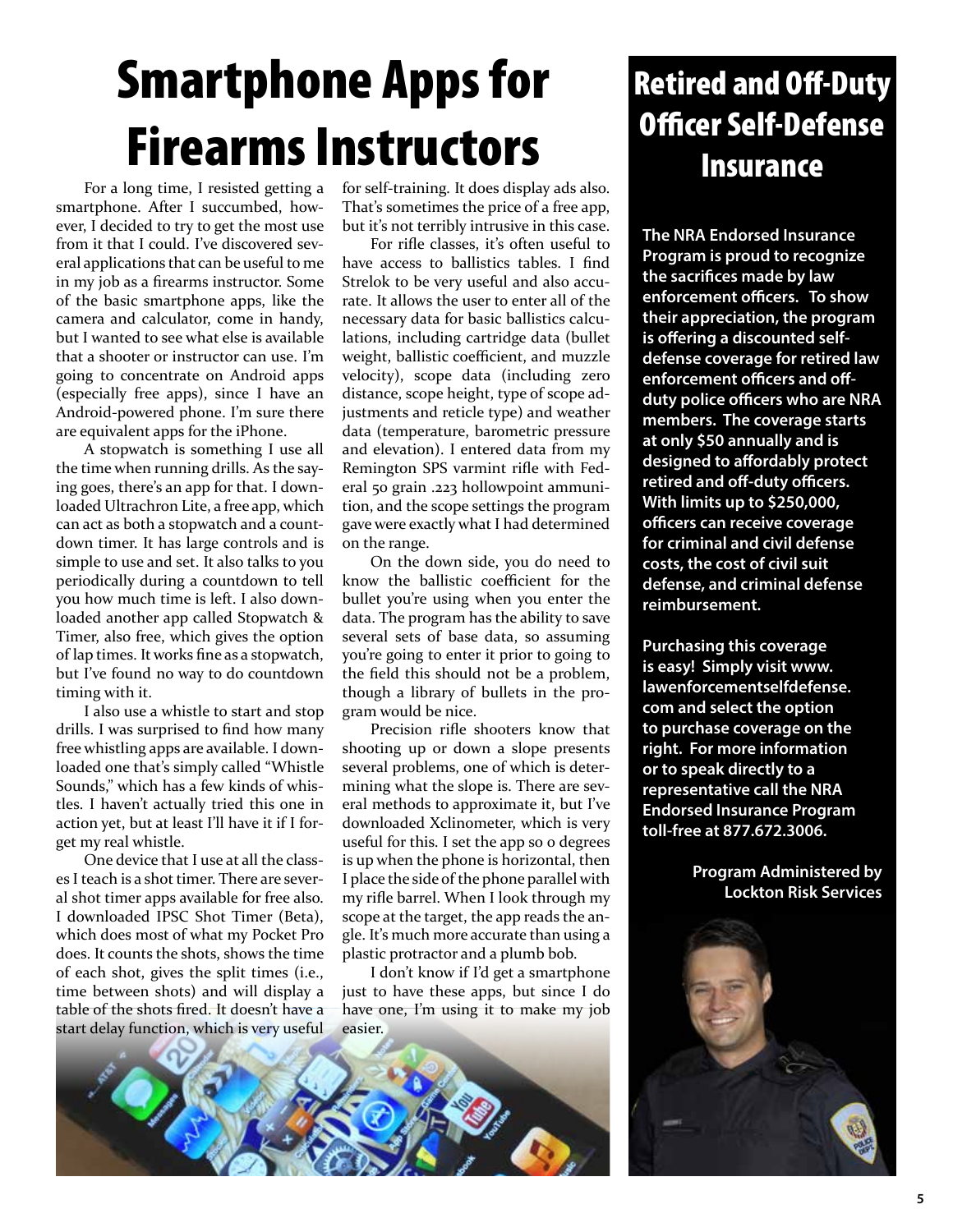# Concerns of Police Survivors Hands-On Programs



Concerns of Police Survivors is gearing up for their Hands-On Programs in 2013. Each year, C.O.P.S. puts together several retreats for survivors of law enforcement officers killed in the line of duty as determined by federal criteria. These programs provide an opportunity for survivors to bond with and find support from others who have lost an officer in the line of duty.

One of the most recently added retreats is specific to coworkers who have lost a fellow officer in the line of duty. Losing a friend and coworker in the line of duty ranks high in the traumatic experiences officers face during their career. Survivor guilt is one of the main issues officers experience after the loss of a coworker and dealing with survivor guilt will be addressed during the retreat. The weekend will provide strong peer support, professional counseling, and physical challenges.

In addition to the Coworker Retreat, C.O.P.S. hosts a kids' summer camp for surviving children ages 6-14, an Outward Bound® experience for surviving teens ages 15-20, and weekend retreats for adult children, siblings, spouses, in-laws, parents, and fiancés/significant others. The programs are provided at no cost to survivors, as they have already paid too high a price.

Concerns of Police Survivors is a nationwide not-for-profit organization with 53 Chapters around the country. Members of C.O.P.S. are always prepared to help survivors when they need it, where they need it. The organization's mission has always been to "rebuild shattered lives" of the survivors. C.O.P.S. has a membership comprised of more than 35,000 people who have identified themselves as survivors nationwide. Unfortunately, that membership continues to grow as 140-160 law enforcement officers are killed every year in the line of duty.

For more information on Hands-On Programs or the organization, please visit www.nationalcops.org.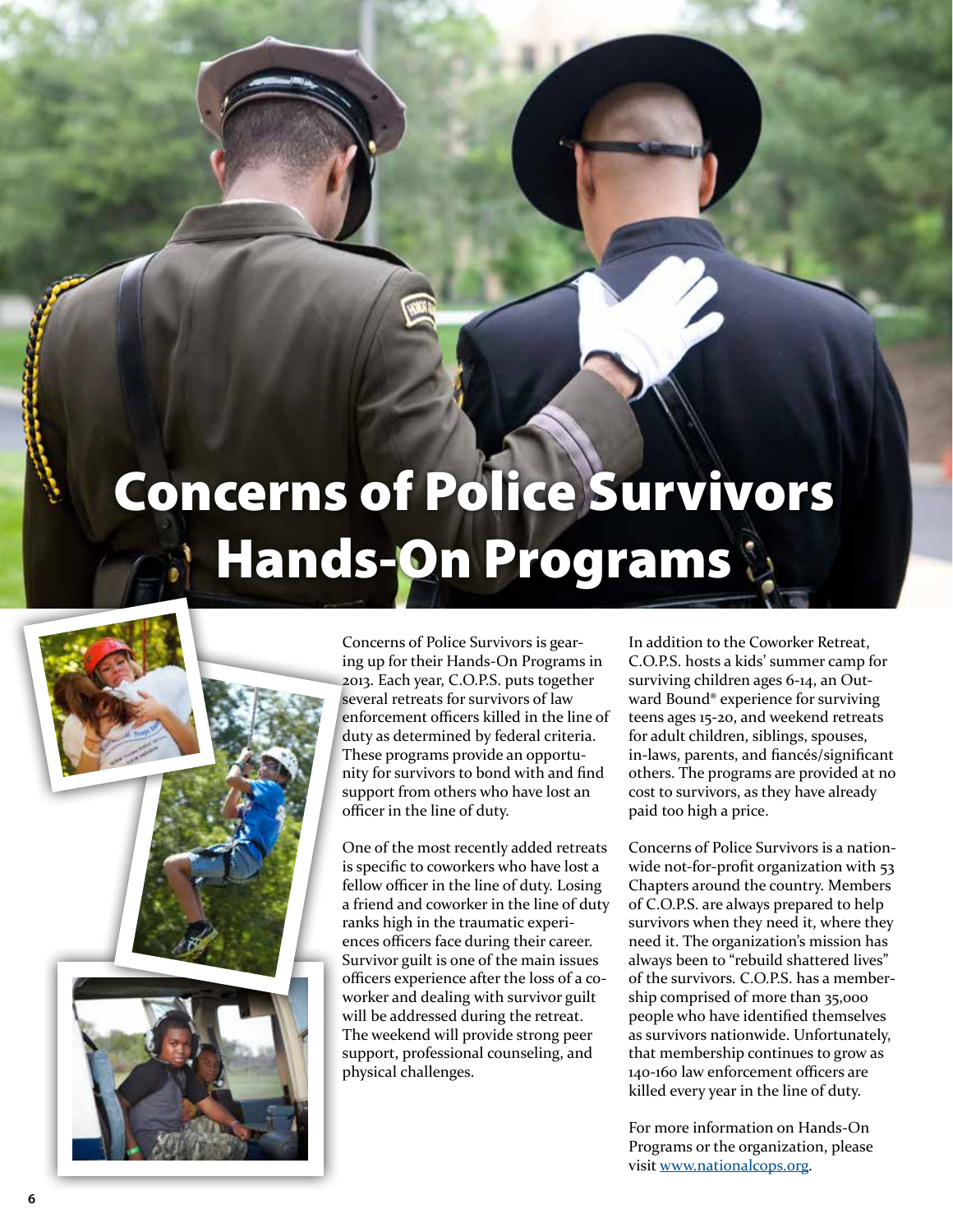### 2013 NRA Law Enforcement Firearm Instructor Development Schools

**http://LE.NRA.org/Training • LE@nrahq.org • (703) 267-1640**

**New schools are added often. Check website frequently for current Training Schedule.**

**Range fee, if any, is payable to some hosting agencies; amount varies.**

### **NRATuition = \$595 per person**

### **HANDGUN & SHOTGUN**

| May 6-10     | Kankakee, IL                |
|--------------|-----------------------------|
| May 6-10     | Smithton, PA                |
| May 13-17    | Gunnison, CO                |
| May 13-17    | Memphis, TN                 |
| May 20-24    | Sackets Harbor, NY          |
| Jun 3-7      | Harrisburg, PA              |
| Jun 3-7      | Winchester, VA              |
| Jun 17-21    | Pittsburgh, PA              |
| Jun 24-28    | Mexico, MO                  |
| Jun 24-28    | Stapleton, AL               |
| Jul 8-12     | Manchester, NJ              |
| Jul 15-19    | Deland, FL                  |
| Jul 15-19    | Topeka, KS                  |
| Aug 5-9      | Mineral Point, PA           |
| Aug 26-30    | Darlington, SC              |
| Aug 26-30    | Maxwell, TX                 |
| Sep 9-13     | Bethlehem, PA               |
| Sep 9-13     | Owatonna, MN                |
| Sep 16-20    | Garden Plain, KS            |
| Sep 23-27    | Alton, VA                   |
| Sep 23-27    | Cuyler, NY                  |
| Sep 23-27    | Florence, AL                |
| Sep 30-Oct 4 | Las Vegas, NV (pub LE only) |
| Oct 7-11     | Arnett, OK                  |
| Oct 7-11     | Dahlonega, GA               |
| Oct 21-25    | Defiance, MO (pub LE only)  |
| Oct 28-Nov 1 | Colts Neck, NJ              |
| Nov 4-8      | Mineral Point, PA           |
| Nov 11-15    | Pearl, MS                   |
| Nov 18-22    | Horton, KS                  |
| Dec 2-6      | Palm Bay, FL                |
|              |                             |

### **HANDGUN**

| May 20-24      | Deland, FL              |
|----------------|-------------------------|
| Jun 3-7        | St Petersburg, FL       |
| Jun 10-14      | Valhalla, NY            |
| Jun 17-21      | Palm Bay, FL            |
| Aug 5-9        | Maryville, TN           |
| Sep 16-20      | Salem, OR (pub LE only) |
| Sep 23-27      | Deland, FL              |
| Oct 14-18      | Berea, KY               |
| Oct 14-18      | Lusby, MD               |
| <b>Nov 4-8</b> | Deland, FL              |
|                |                         |

#### **PATROL RIFLE**

| May 13-17    | Bedford, PA                 |
|--------------|-----------------------------|
| May 13-17    | Littleton, CO (pub LE only) |
| Jun 3-7      | Mineral Point, PA           |
| Jun 10-14    | Garden Plain, KS            |
| Jun 24-28    | Memphis, TN                 |
| Jul 15-19    | Smithton, PA                |
| Jul 22-26    | Egg Harbor Twp, NJ          |
| Aug 5-9      | Topeka, KS                  |
| Aug 12-16    | Chino, CA                   |
| Aug 12-167   | Wright City, MO             |
| Sep 9-13     | Dahlonega, GA               |
| Sep 9-13     | Mineral Point, PA           |
| Sep 23-27    | Maxwell, TX                 |
| Sep 30-Oct 4 | Manchester, NJ              |

| Sep 30-Oct 4 | Summerville, SC             |
|--------------|-----------------------------|
| Oct 7-11     | Deland, FL                  |
| Oct 7-11     | Florence, AL                |
| Oct 7-11     | Garden Plain, KS            |
| Oct 14-18    | Owatonna, MN                |
| Oct 21-25    | Harrisburg, PA              |
| Oct 21-25    | Lusby, MD                   |
| Nov 4-8      | Darlington, SC              |
| Nov 4-8      | Pittsburgh, PA              |
| Nov 18-22    | Las Vegas, NV (pub LE only) |
| Dec 9-13     | Salem, OR (pub LE only)     |
|              |                             |

#### **PRECISION RIFLE**

| Jul 15-19    | Memphis, TN                  |
|--------------|------------------------------|
| Jul 22-26    | Pittsburgh, PA               |
| Sep 16-20    | Bethlehem, PA                |
| Sep 16-20    | W. Palm Bch, FL(pub LE only) |
| Sep 30-Oct 4 | Henryetta, OK                |
| Oct 7-11     | Phoenix, AZ (pub LE only)    |
| Oct 14-18    | Las Vegas, NV (pub LE only)  |
| Oct 21-25    | Florence, AL                 |
| Dec 2-6      | Garden Plain, KS             |
| Dec 2-6      | Pearl, MS                    |
|              |                              |

### **SELECT-FIRE**

| Jun 3-7   | Henryetta, OK                 |
|-----------|-------------------------------|
| Jul 22-26 | Mineral Point, PA             |
| Aug 12-16 | Maryville, TN                 |
| Aug 26-30 | W. Palm Bch, FL (pub LE only) |

| Sep 30-Oct 4 | Littleton, CO (pub LE only) |
|--------------|-----------------------------|
| Dec 2-6      | Las Vegas, NV (pub LE only) |

#### **TACTICAL SHOOTING**

| Jun 17-21    | Elizabethtown, PA           |
|--------------|-----------------------------|
| Jul 22-26    | Pearl, MS                   |
| Jul 22-26    | Prescott Valley, AZ         |
| Jul 29-Aug 2 | Egg Harbor Twp, NJ          |
| Aug 19-23    | Jordan, MN                  |
| Aug 19-23    | Littleton, CO (pub LE only) |
| Sep 9-13     | Tupelo, MS                  |
| Sep 16-20    | Smithton, PA                |
| Sep 23-27    | Marana, AZ                  |
| Sep 30-Oct 4 | Bethlehem, PA               |
| Sep 30-Oct 4 | Topeka, KS                  |
| Oct 28-Nov 1 | Las Vegas, NV (pub LE only) |
| Oct 28-Nov 1 | Summerville, SC             |
| Nov 4-8      | Florence, AL                |
| Nov 11-15    | Maxwell, TX                 |
| Dec 2-6      | Deland, FL                  |
|              |                             |

### **TACTICAL SHOTGUN**

| Jun 10-14 | Smithton, PA                |
|-----------|-----------------------------|
| Jun 24-28 | Alamosa, CO                 |
| Aug 26-30 | Idaho Falls, ID             |
| Sep 23-27 | Bethlehem, PA               |
| Oct 7-11  | Mineral Point, PA           |
| Nov 4-8   | Las Vegas, NV (pub LE only) |
| Dec 9-13  | Maxwell, TX                 |
|           |                             |